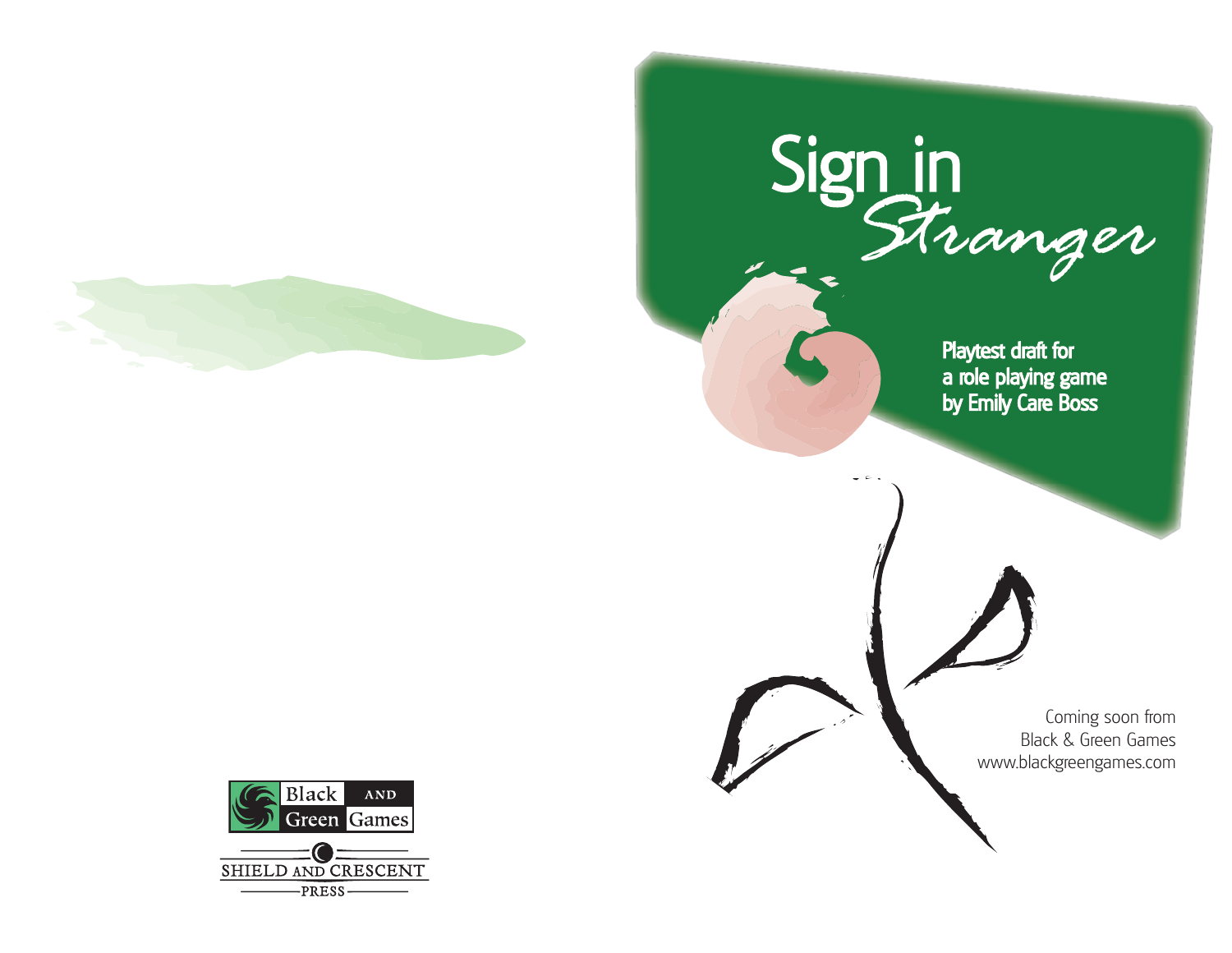scene has been played out and the character has integrated the experience by writing down the experience or sharing it with someone else.

If the E/M die is equal to three times the Assimilation level or more, the character requires the help of others to break out of their Stress Response. A flash-back scene is needed, and another Emotional/Mental roll is made at the climax of this scene. If roll is successful, the Stress Response ends. If a failure, the character continues in Stress until another scene may be played out, and a successful roll made. Treat these scenes as conflicts dealing with a known world element (something written on a player sheet), with additional contacts possible through the presence of other characters assisting the Stressed character in the present of the game. Relationships may be used and increased (or decreased) in the normal fashion.

### *Answering the Survey Questions:*

The survey questions may be answered by interacting with the world and adding elements and their interpretations to the player sheets. Other questions may be arrived at in time as the specifics of the world become elaborated, and players may hvae their characters follow up different lines of thought.

### *Assimilation score:*

When a character adds many elements from index cards to player sheets, their Assimilation score may rise. The number changes over time:

| Assimilation score | Number of new elements added    |
|--------------------|---------------------------------|
|                    |                                 |
|                    | 20 (in addition to original 10) |
|                    | 30 ("                           |
|                    | 40 etc                          |
|                    |                                 |

### *Notes on Xsians:*

The Xsian species has made a group commitment to shepherding and helping humanity to make up for the grave loss of life and liberty that their ship caused. Xsians specialize in learning human languages and all new human colonies are located within easy proximity of a Xsian embassy on alien planets. Colonies in the game will not be located on Xsian planets to begin, though they may be created later in the game. Xsians are tall, greenish-translucent skinned beings with many amoeboid tentacles and glossy white-silver hairlike fronds coming from their head-type area. They have eyes and a mouth, but no nose. Many humans are disgusted by their smell, but their language is often thought to be musical and alluring.

### *Player sheets:*

Character SheetsWorld/Species Sheets Sphere Sheets: natural/cultural/infrastructure 13

## Story: The Impact

On January 27th, not so many years from now, a large meteorite strikes southeastern Canada. A plague spreads outward from the crash site, killing all life--plant, animal, human--that comes into contact. A quarantine is imposed, but as neighboring people scramble to escape, and the world governments struggle to make sense of the scale of the impending disaster, a new threat looms.

Fire rains from the sky, scorching stone, lake and tree beneath it. For three days light blazes down on what was once Montreal, destroying again all that once lived. Vast shapes appear in the sky, beaming messages in strange ululating tongues, uttered by nightmarish tentacled creatures. All over the world, military forces are rallied, and employed against these alien forces.

The human forces are utterly defeated. The human nations await their fate at their new alien overlords. A calm settles over the earth as its citizens await a message from their masters.

After three months, the message comes, from the same strange hissing tongues, now wrapping themselves around earthly syllables.

"We've come to save you...."

You lived through this change. You are a human facing the end of your world.

Or its beginning.





Over time, the whole story is told. The Galaxy is seething with life. Interstellar travel has been happening for untold millennia and sentient species have come into contact with other sentient species time and time again.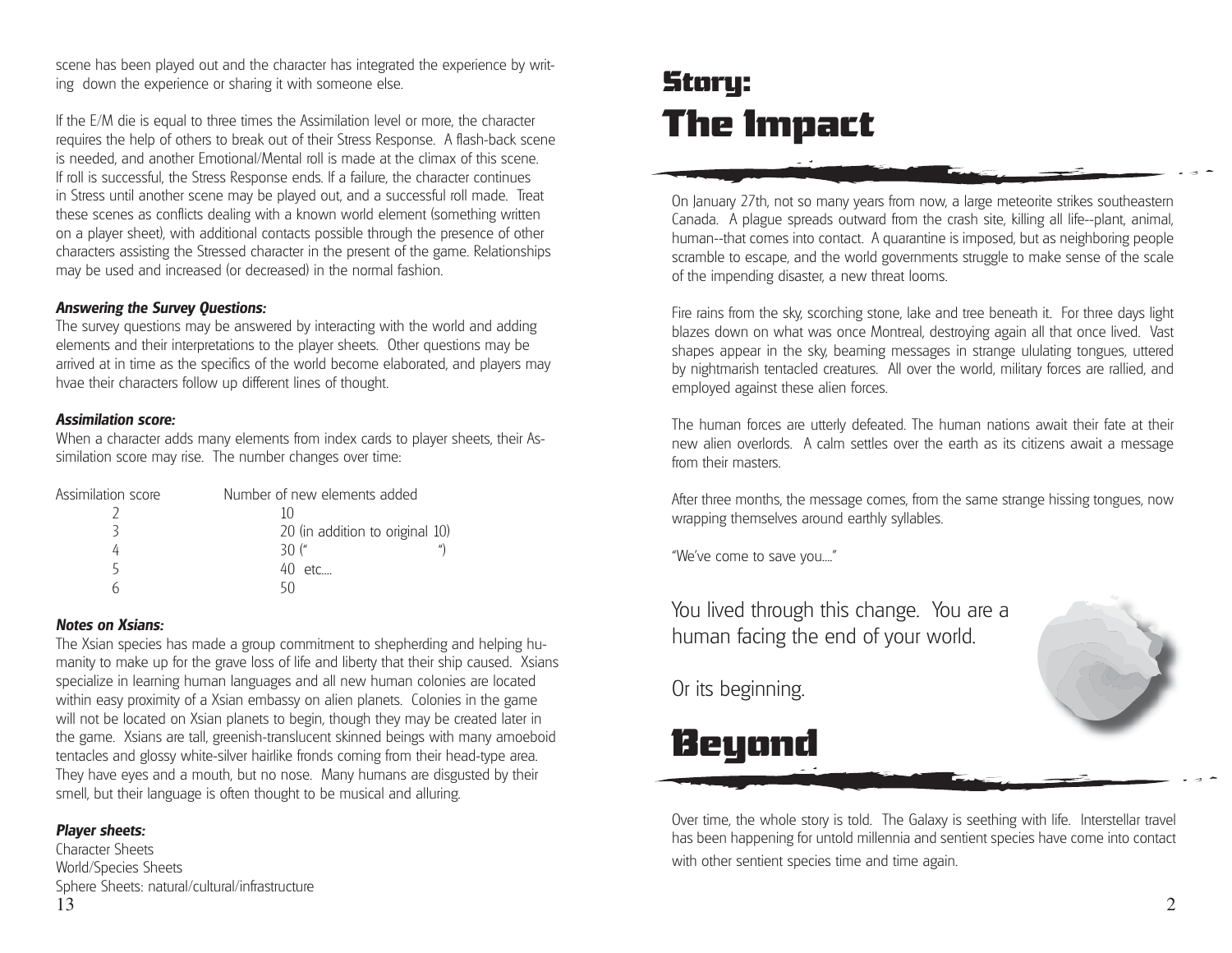With contact has come trade: economic, cultural--and biological. Diseases have ravaged through world after world, the microbial inhabitants of one world finding weaknesses in the genetic defenses of those from another. Worlds have been emptied, opening the way for continuing devastation from domination through warfare.

### Until the Cure was found.

The Cure changes life. It creates a common bond between new life that it finds, and those it has come from. A universal inoculation that introduces isolated life to the viral cultures of the intermingled worlds.

Without the cure, all life is threatened. But with the cure....change happens. Slowly, sometimes imperceptibly, but overtime the life one has known becomes something else. Something other. Other than what was and has been known.

# The Change

Since interstellar space travel is needed to contact others, the interstellar community leaves newly developing worlds in innocence of their existence until they acquire the ability on their own.

Humanity was in quarantine, violated by the alien ship that crash landed on Earth. The crash had endangered all life on earth. The Xsian crew signaled their people, allowing the Xsian fleet to quickly come forward to raze the exposed population. Given this untimely catapulting of humanity into the galactic community, the Xsians took it upon themselves to sponsor humanity. To offer them the Cure and help them connect with the interstellar species.

However, earth turned them down.

The many nations of the earth warred and squabbled over the best course of action. Concensus could not be formed. Some people of the world rejected the Cure, desiring to continue the quarantine, to preserve the earth as it was and had been. Others sought to embrace this new change, wanting to join the universal community, to learn about new worlds, new technologies and societies.

So a compromise was developed. Earth would not take the Cure. Those who wished to remain on the planet would do so. No traffic from off world would be allowed. Humanity could stay in its coccoon a while longer.

But those who wished to leave, could do so. Never to return.

### *Follow-up:*

Failing rolls engender consequences appropriate to the type of die it was rolled on. The severity or intensity depends on how much the difficulty was missed by.

- 1-3 Minor consequences: momentary effect
- 4-6 Moderate consequences: short term inconvenience
- 7-9 Major consequences: lasting threat

**Physical die failures:** the consequences are tangible and felt. The exact nature will depend on the circumstances of the interaction. It may be physiological, tactile, violent or caressing.

Physical Examples:

| minor    | splashed, bad smell |
|----------|---------------------|
| moderate | punched, turn blue  |
| major    | stabbed, poisoned   |

**Social die failures:** the consequences are cultural or about interpersonal interactions. It may be with local inhabitants or other humans. Someone may have an emotional response to what the colonist does, or talk to others about what the humans are doing. One of the colonists may turn others against the person in question.

### Social Examples:

| minor    | someone frowns or does something puzzling                      |
|----------|----------------------------------------------------------------|
| moderate | anger is expressed, the colonist gets snubbed                  |
| major    | the colonist is isolated or shunned, friends turn into enemies |

*Emotional/Mental die failures:* the consequences are internal and psychological for the colonist, they have a stress response to the situation. Acclimating to the strangeness of a new world is difficult. The lack of normal rules and surroundings can be disorienting and panic inducing., especially when newly immigrated. The colonist's Assimilation level impacts these types of failures.

Whenever a character has a Mental/Emotional die failure, the player needs to follow up with a scene reflecting some aspect of the character's life on Earth. Depending on the severity of the failure, the character may be in a state of severe anxiety or emotional response until this has been done. Instead of three states there are just two for Emotional/Mental die failures: Resonance and Stress Response. They are calculated in the following manner:

If the E/M die is equal to less than twice than the character's Assimilation score, the character experiences Resonance.

If the E/M die is equal to or more than twice the character's Assimilation score, the character goes into a Stress Response and remains in that state until a flashback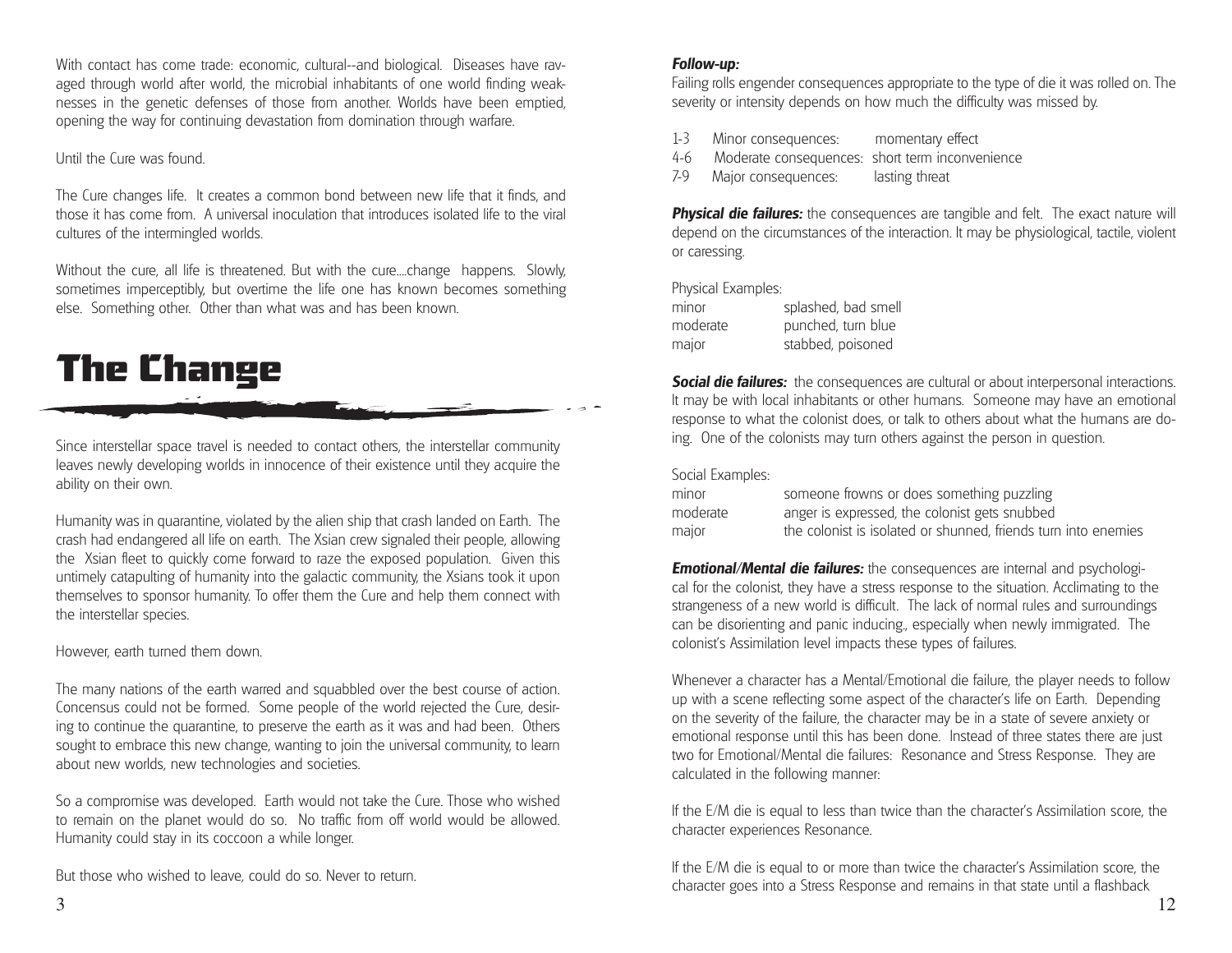### *Resolving the roll:*

If there are no successes: Follow the follow-up rules for each type of die. The element remains on the white index card as it is.

If there is one success: Follow the follow-up rules for the failing dice. A new description may be added to the white card.

If there are two successes: Follow the follow-up rules for the failing die. A new description may be added to the white card and a connection may be made to a known world element or species (one written down on a player sheet). Connections are made by simply making a note on the white card.

If there are three successes, the element may be placed on a Sphere or species sheet, (as appropriate) and skills may be now be related to it in future interactions.

When interacting with things written on the player sheets, use the above procedure, but the following may be used as contacts:

- Relevant training (either Earth profession or Lunar training)
- The presence of someone with relevant training
- The presence of a Xsian translator
- A relevant recorded memory

### *Relationships:*

If another character is involved in the situation that you have a relationship with, you may add Contact levels equal to the number of pluses or minuses you have for the character by bringing the character's positive or negative relationship into the narration. The other player has the option to add your character as a relationship, or to add a minus or plus as well.

However, relationships called on in this way are subject to change:

Positive relationships: for each failing roll, erase one plus sign or add a negative sign if more failures are rolled than the relationship has pluses.

Negative relationships: for each successful roll, erase one minus sign or add a positive sign if more successes are rolled then the relationship has minuses.

A Xsian base was built on the moon. The Lunar site is a joint human/Xsian community; a gateway for those humans who wished to travel into the universe. To establish human colonies on different worlds. To learn about what the galaxy holds for human-

ity. To step into the unknown.



### Preparation: Species and Worlds

Begin Play by having each player create a world and a new alien species. Fill out a World & Species sheet to do so.

*World Name:* create the name of a world inhabited by some alien species, on a distant solar system light-years from Earth.

**Primary Species:** there may be several sentient species that live on this planet. You are creating the species which is the primary species. This may be because it is the most populous, or because it is the species indigenous to the planet. Or it may be because it is the species that dominates the planet for reasons cultural, military or economic. Circle "yes" by Home Planet if the species originated here. Do not chose the Xsians. They hold a special place in the human universe and information relating to them is included in the game.

**Language group:** this is the (or a) family of languages used by the primary species on this planet. The name is the first entry to a lexicon to the language. It will inspire the sound and look of the language as a whole.

**Size:** choose the size and type of the planet. This will influence how many other species may be present in sizeable numbers. The range of choices is satellite, small planet, large planet, giant. Giant would be a gas giant, such as Jupiter or Saturn.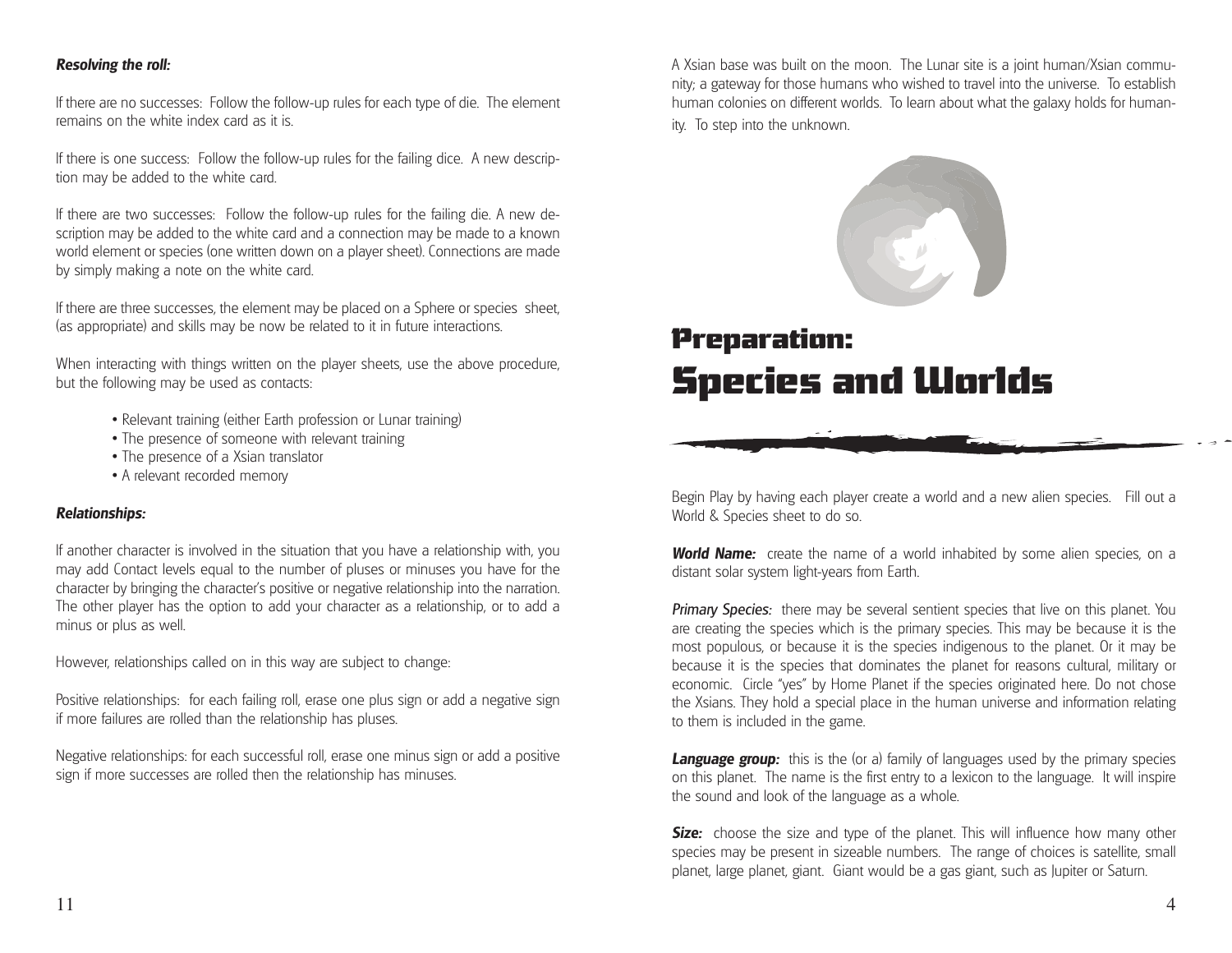*Environment Type:* this describes the area that is inhabited by the primary species. This choice will influence much about the descriptions of the world, the species present and what the humans will have to do to adapt to living on the world. The choices are land surface, subterranean, aquaeous, gaseous, space. Space may mean is is an artificial colony, or that the species are vacuumorphs, etc.

**Job Listing:** interstellar classifieds. This is the occupation available to the human colonists. Give its name in the language of the Primary Species. Example: "Prelling" the "friginhain". Nearest Earth Equivalent is an approximation of what the job entails.

**Other Species:** Choosing from the Species created by the other players, choose a number of other species that are also present in sizeable numbers on this world. The number of other species depends on the size of the planet.

| <b>Planet Size:</b> | Number of Other Species |
|---------------------|-------------------------|
| satellite           | one                     |
| small planet        | two                     |
| large planet        | three                   |
| gas giant           | random <sup>*</sup>     |



For gas giants, roll a ten sided-die. On a 1-3, there is one other species, on a 4-6 there are two, on a 7-9 there are three, on a 10 there are four other species.

**Notes:** this space is reserved for further development of the world and the primary species. Use the back of the page for a lexicon for this language group.

**Alluring/Repellent:** two aspects of the primary species. One that humans find attractive, one that they find disquieting.

*Words, Words: The last piece of preparation is for all the players to write 10 words, 5 nouns and 5 verbs, on small pieces of paper. Put the nouns together separate from the verbs, and place them all in two piles in bags or cups. Set them aside for later in the game. Do this before every session. Add new words to the ones left over. If all are used in a session, have everyone create a new set at that time.*

#### **Color table:** (roll on a 10 sided die)

| 1: white  | $2:$ black | 3: grey  | $4:$ brown | 5: red     |
|-----------|------------|----------|------------|------------|
| 6: orange | 7: yellow  | 8: green | 9: blue    | 10: purple |



### Rules of the Game

This game is a game of exploration for the players as well as for the characters.

### *There are two primary rules:*

1) You don't know what the meaning of anything in the world is until it is written down one one of the player sheets (eg the character sheet, the world sheet, etc)

2) Everything else you encounter in play has no set meaning, and must have conflicts rolled every time they are interacted with, in order to determine their meaning.

### *When generating things in the world, use the following procedure:*

1) pick an object and a verb from the groups of words written down by the players at the start of play.

2) you may roll for a color if desired and appropriate (see color table)

3) the players collaboratively interpret the word on the paper and describe objects and entities encountered in the world. Describe them as appropriate to the environment that the humans are living in.

4) write these descriptions down on an index card and place it in the center of the table.

### *When interacting with things described on index cards, use the following procedure:*

1) Describe how the human tries to interact with the world element.

2) Determine the Difficulty by counting Contacts. Valid contacts for elements only written on index cards are the following: Connections with other known world elements, the presence of a Xsian translator.

3) roll three 10 sided dice of three different colors. One die signifiies Social outcomes, one die signifies Physical outcomes and one die signifies Emotional/Mental outcomes.

104) A success is rolling a value on a die that is lower than the number of Contacts a character has. All that are above are failures.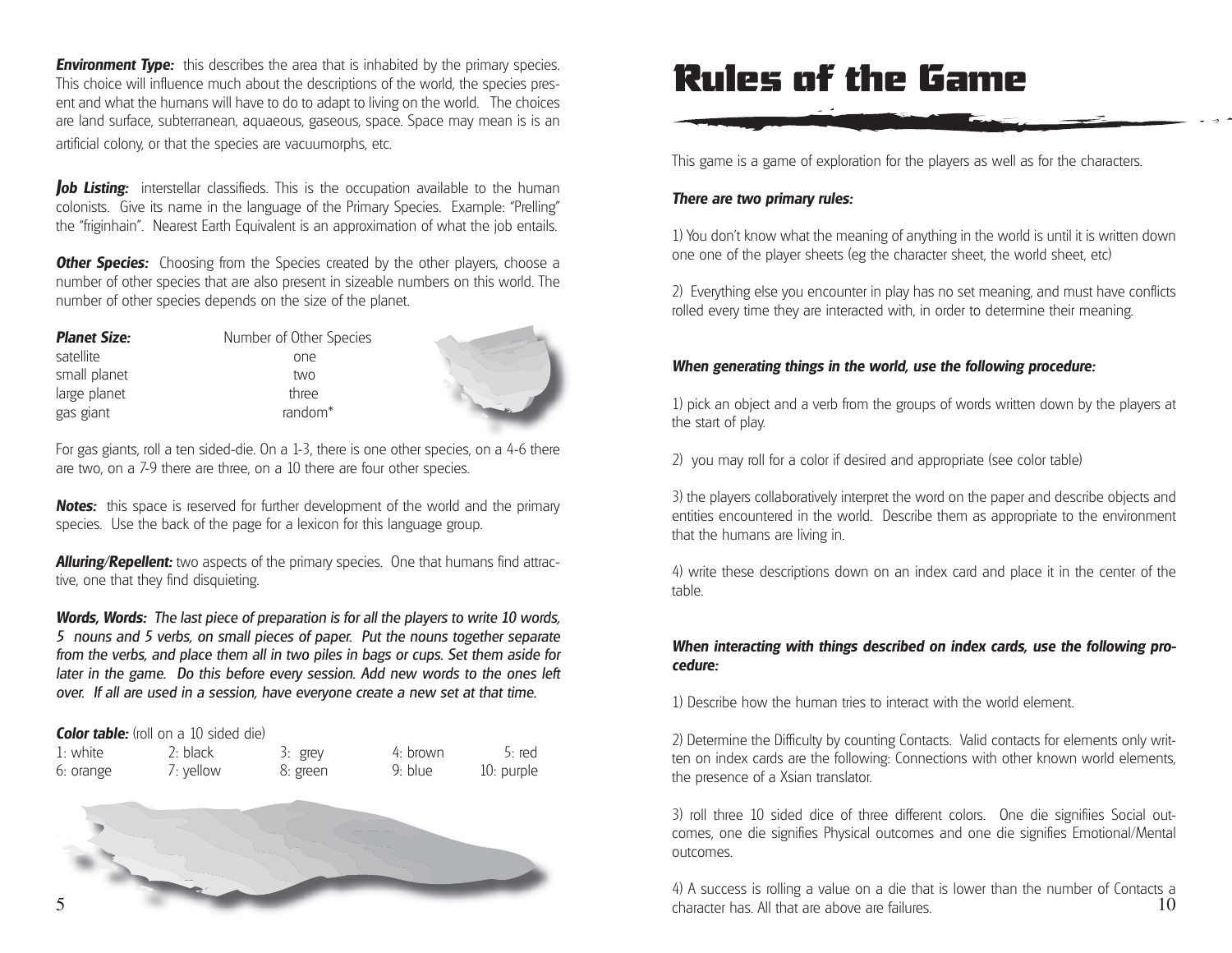### *Uniform Survey, Questions for Study:*

1. What sentient species are present on this planet and what are their characteristics?

- 2. What foods are edible for humans on the planet?
- 3. What is the weather on this world? The length of the day?
- 4. What are the land, seas and atmosphere like?
- 5. What kinds of shelter do the local beings utilize?
- 6. What energy sources are used?
- 7. What are the modes of transportation?
- 8. What notable plant and animal species are present in the local environment and larger world? What are their characteristics and uses?
- 9. What are life cycle and stages of development of species here?
- 10. What forms of reproduction do the sentient species utilize?
- 11. What forms of reproduction are present in other species?
- 12. What forms of governance do the beings on this planet utilize?
- 13. What forms of religion, philosophy or spirituality are practiced?
- 14. What cultural norms and practices are present?
- 15. What are the major institutions such as marriage, family, church, government, education?
- 16. What forms of currency or trade are used or practiced?
- 17. What forms of industry and manufacture are there?
- 18. What forms of communication and media are used?
- 19. What forms of technologies are present?
- 20. What is the history of habitation of this planet?
- 21. What political entity is the colony located within?
- 22. What forms of laws are operating where the colony exists?
- 23. What forms of entertainment and art are practiced by the inhabitants of this world?
- 24. What are the great works of art in the mediums of this world?
- 25. What are the monuments and landmarks?
- 26. How are the young of the species present educated?
- 27. What are the social stratifications present (eg race, class, etc.)
- 28. What are the relationships between the political or cultural groups?

29. Where is there warfare going on? Who is involved? What are the issues at stake?

- 30. What are the social ills on this planet? How are they addressed?
- 31. Who are the major historical and mythological entities here?
- 32. What major ideologies and theories have been formulated?

## Colonists

Next create the characters that will begin the colony on one of these worlds. Set aside the world sheets until later.

*Name:* choose a name for your character.

**Description:** write a brief description of the character. A word or two about their physical appearance, or personality will do. Examples would be: "retiring young mother", "tall, engaging black man", "willowy teen".

*Earth Profession:* what this character did for work or as their calling on their home planet.

**Belongings:** trans-system travel is difficult and expensive. Each colonist is provided with clothes and supplies to provide for their minimal needs, and is only allowed to bring personal effects of the amount that would fit in a standard shoe box. Included is any equpment that may be needed for the colonists' Lunar training speciality. List here what your character brought.

*Stress Response:* activity or type of response this character has under extreme stress. The stresses of living on an alien planet can be great, and these characters will be tested as they never have been before.

*Assimilation Level:* the degree to which this character has adapted to their new environment. Assimilation may be represented by cultural changes such as dress, language and comfort with new things. It may also be represented by physical or physiological changes. The Cure may make the characters undergo genetic changes that help them better survive in their new home. But these changes may cause stress and alienation from other humans who have not undergone them. All characters begin with an Assimilation level of 1.

**Lunar Training:** While transitioning from their old life to their new, the characters spent six-months to a year on Luna, undergoing intensive waking and hypnogogic training for a new set of skills that will be needed on the new colony. The team of colonists has been specially chosen for their balance of complimentary skills. Each player should choose a training from the following list. There must be at least one Medical specialist, but there can be no more than one of each.

The training specialities are listed on the next page.